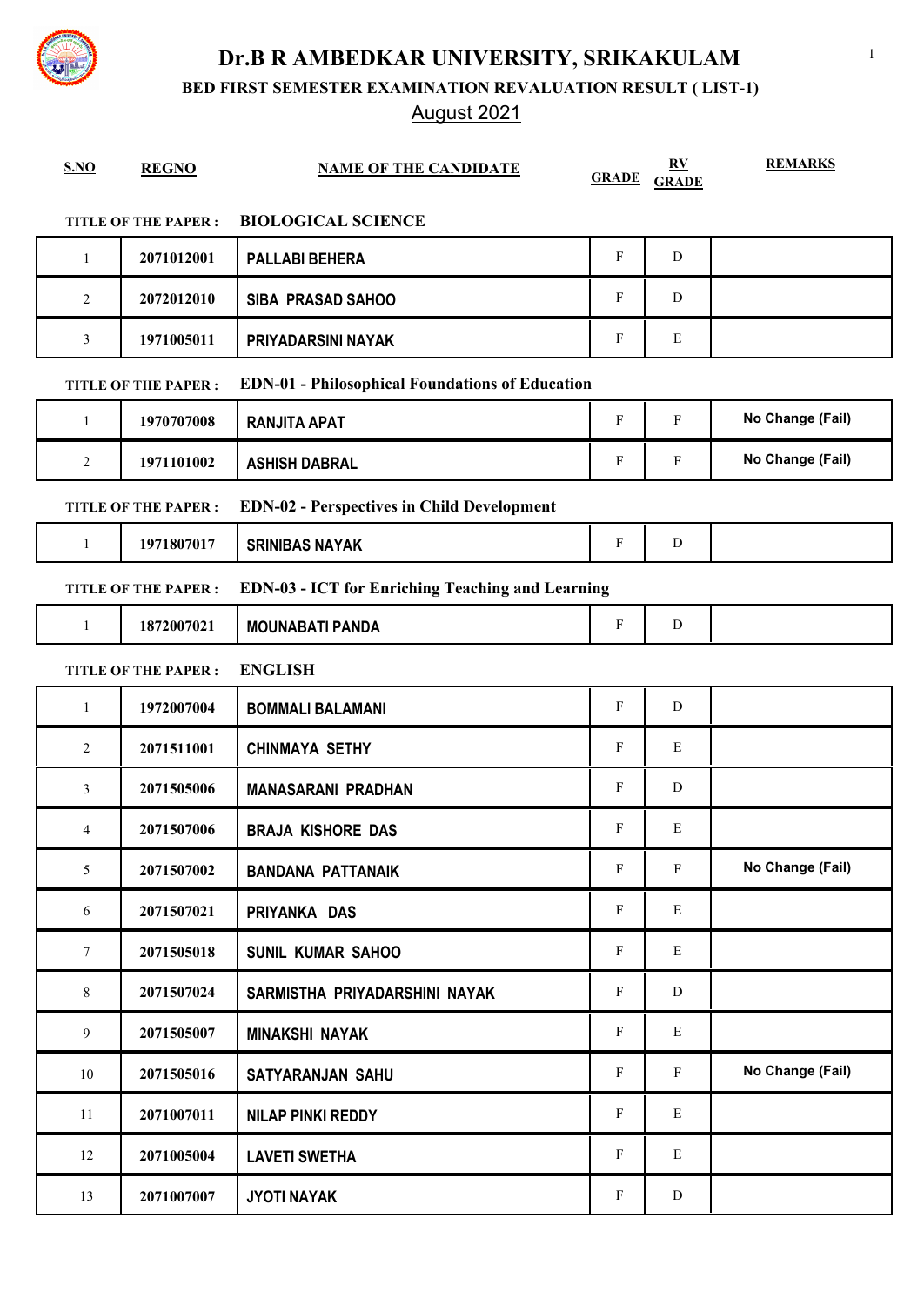

**BED FIRST SEMESTER EXAMINATION REVALUATION RESULT ( LIST-1)**

August 2021

| S.NO | <b>REGNO</b>               | <b>NAME OF THE CANDIDATE</b>  | <b>GRADE</b>              | $\underline{\mathbf{R}}\underline{\mathbf{V}}$<br><b>GRADE</b> | <b>REMARKS</b>   |
|------|----------------------------|-------------------------------|---------------------------|----------------------------------------------------------------|------------------|
|      | <b>TITLE OF THE PAPER:</b> | <b>ENGLISH</b>                |                           |                                                                |                  |
| 14   | 2071007015                 | <b>RESHMA KIRO</b>            | ${\rm F}$                 | E                                                              |                  |
| 15   | 2071013001                 | <b>GURUGUBELLI DIVYA</b>      | F                         | ${\bf E}$                                                      |                  |
| 16   | 2071011001                 | <b>NIRMALA DEVI SEEPANA</b>   | ${\rm F}$                 | ${\bf C}$                                                      |                  |
| 17   | 2071007010                 | <b>LAXMIKANTA PALAKA</b>      | F                         | F                                                              | No Change (Fail) |
| 18   | 2071005002                 | <b>JHILLI MAHANKUDA</b>       | F                         | D                                                              |                  |
| 19   | 1872007040                 | <b>SWAGATIKA BEHERA</b>       | F                         | F                                                              | No Change (Fail) |
| 20   | 1872013003                 | <b>RANJITA BISHOYI</b>        | F                         | Ε                                                              |                  |
| 21   | 1872005011                 | <b>SUBHASHREE MAHARANA</b>    | $\boldsymbol{\mathrm{F}}$ | D                                                              |                  |
| 22   | 1872007032                 | <b>SONALI MISHRA</b>          | $\boldsymbol{\mathrm{F}}$ | Ε                                                              |                  |
| 23   | 2072007011                 | <b>DIPTIRANJAN BEHERA</b>     | F                         | F                                                              | No Change (Fail) |
| 24   | 2071507014                 | <b>KUMMARI KUSUMA</b>         | F                         | Ε                                                              |                  |
| 25   | 2071507005                 | <b>BISOYI BALESWARA</b>       | $\boldsymbol{\mathrm{F}}$ | Ε                                                              |                  |
| 26   | 1971007010                 | <b>GAYATRI PRIYADARSHINI</b>  | $\boldsymbol{\mathrm{F}}$ | D                                                              |                  |
| 27   | 2071807016                 | <b>SASMITA PRADHAN</b>        | F                         | Ε                                                              |                  |
| 28   | 1872007010                 | <b>DURGA PRASAD DASH</b>      | F                         | D                                                              |                  |
| 29   | 2070207002                 | KONDAGORRI VIJAYA LAKSHMI     | F                         | ${\bf D}$                                                      |                  |
| 30   | 2070205003                 | <b>GUDABANDI KAVITHA</b>      | F                         | F                                                              | No Change (Fail) |
| 31   | 2070207006                 | <b>SAVARA SAVITRI</b>         | F                         | Ε                                                              |                  |
| 32   | 2070203006                 | <b>NIMIRTHI RAJKUMAR</b>      | $\boldsymbol{\mathrm{F}}$ | ${\rm D}$                                                      |                  |
| 33   | 2070903006                 | <b>SAROJINI URJANA</b>        | $\boldsymbol{\mathrm{F}}$ | Ε                                                              |                  |
| 34   | 2070905007                 | <b>NETHADA SWATHI</b>         | $\boldsymbol{\mathrm{F}}$ | D                                                              |                  |
| 35   | 2070905008                 | <b>SINGURU DIVYA BHARATHI</b> | F                         | Ε                                                              |                  |
| 36   | 2070907005                 | <b>GUDA POLAYYA</b>           | F                         | Ε                                                              |                  |
| 37   | 2070907012                 | <b>NETINTI BHEEMARAO</b>      | $\boldsymbol{\mathrm{F}}$ | F                                                              | No Change (Fail) |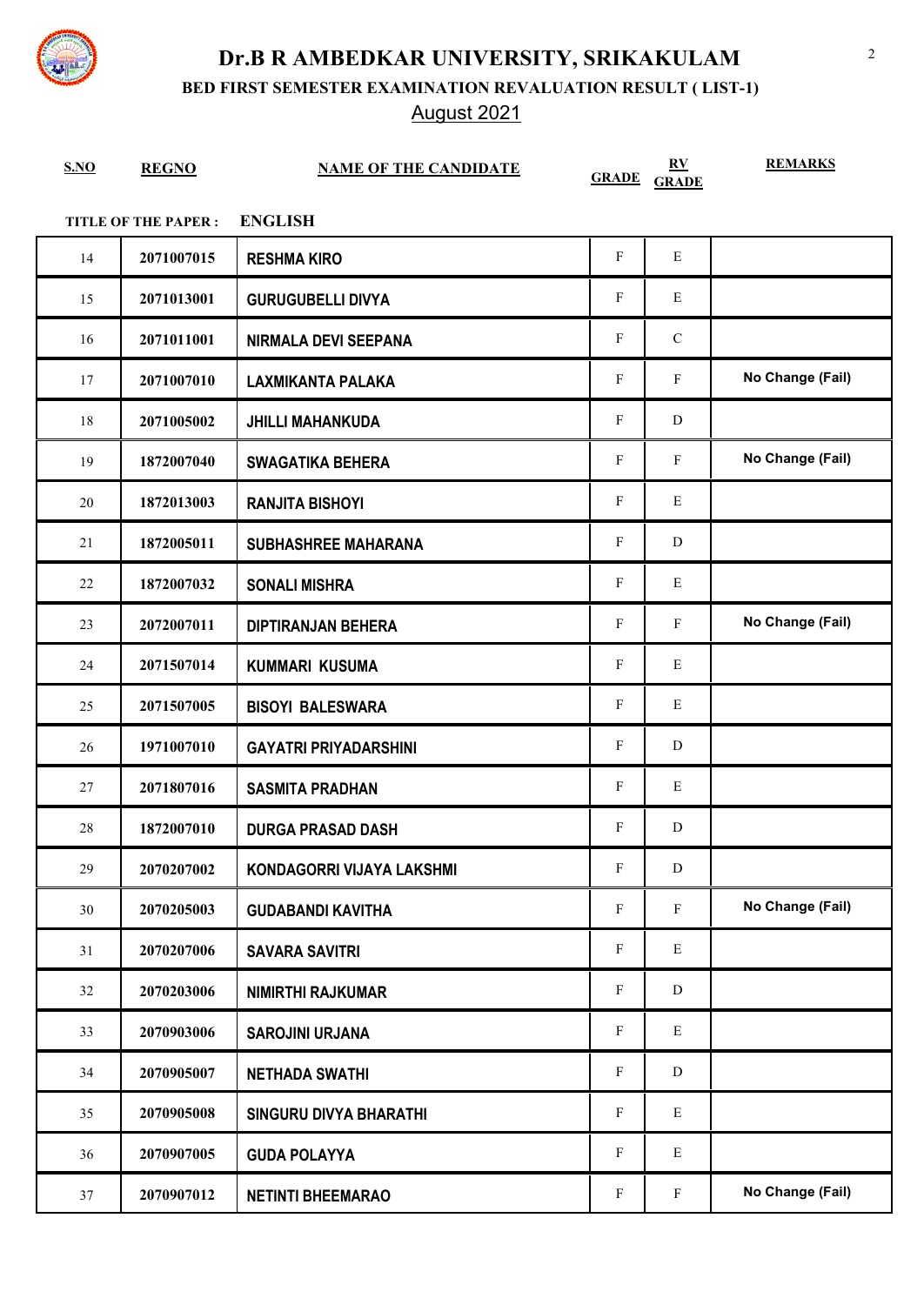

**BED FIRST SEMESTER EXAMINATION REVALUATION RESULT ( LIST-1)**

August 2021

| S.NO | <b>REGNO</b>               | <b>NAME OF THE CANDIDATE</b> | <b>GRADE</b> | $\underline{\mathbf{R}}\underline{\mathbf{V}}$<br><b>GRADE</b> | <b>REMARKS</b>   |
|------|----------------------------|------------------------------|--------------|----------------------------------------------------------------|------------------|
|      | <b>TITLE OF THE PAPER:</b> | <b>ENGLISH</b>               |              |                                                                |                  |
| 38   | 1971007038                 | <b>TEJASWINI MALI</b>        | $\mathbf F$  | E                                                              |                  |
| 39   | 2071707001                 | <b>AJAY MAHANKUD</b>         | F            | $\mathbf{F}$                                                   | No Change (Fail) |
| 40   | 2071707004                 | <b>ANSUMAN SAHU</b>          | F            | D                                                              |                  |
| 41   | 2071703001                 | <b>PAILA PRAVALIKA</b>       | $\mathbf F$  | D                                                              |                  |
| 42   | 2071707002                 | <b>ANITA PADHY</b>           | F            | ${\bf D}$                                                      |                  |
| 43   | 2071711003                 | <b>PRIYANKA SAHU</b>         | $\mathbf{F}$ | E                                                              |                  |
| 44   | 2071707016                 | <b>KONGARAPU RAMESH BABU</b> | F            | D                                                              |                  |
| 45   | 2071707024                 | <b>PINAKI BARIK</b>          | $\rm F$      | $\mathbf F$                                                    | No Change (Fail) |
| 46   | 2071707003                 | <b>ANJALI PRADHAN</b>        | $\rm F$      | $\mathbf F$                                                    | No Change (Fail) |
| 47   | 2072007016                 | KADAGALA VALLABHA            | F            | E                                                              |                  |
| 48   | 2072007009                 | <b>BODALA PAVANI</b>         | F            | D                                                              |                  |
| 49   | 2072007021                 | <b>NEELU NAYAK</b>           | $\mathbf F$  | $\mathbf F$                                                    | No Change (Fail) |
| 50   | 1872007030                 | <b>SANTOSINI SAHU</b>        | F            | $\mathbf{F}$                                                   | No Change (Fail) |
| 51   | 1872005006                 | <b>PUJA MAHARANA</b>         | $\rm F$      | ${\bf D}$                                                      |                  |
| 52   | 1872007009                 | <b>DEBATRI PRADHAN</b>       | F            | $\mathbf C$                                                    |                  |
| 53   | 2072007015                 | <b>JALITA KUMARI DASH</b>    | $\rm F$      | $\mathbf F$                                                    | No Change (Fail) |
| 54   | 2071405003                 | <b>NAGAMANI BALAGA</b>       | F            | E                                                              |                  |
| 55   | 2071407004                 | KOTHAPALLI JAGADEESH         | F            | D                                                              |                  |
| 56   | 2071411001                 | <b>LABARA NEELAVENI</b>      | F            | ${\bf D}$                                                      |                  |
| 57   | 2071907002                 | <b>LAVETI BHASKARARAO</b>    | $\mathbf{F}$ | $\mathbf{F}$                                                   | No Change (Fail) |
| 58   | 2071903001                 | <b>GULLIPALLI RAMYA</b>      | F            | ${\bf D}$                                                      |                  |
| 59   | 1871207019                 | <b>SUBHASHRI PARIDA</b>      | ${\bf F}$    | E                                                              |                  |
| 60   | 2071203002                 | <b>NARENDRA KARMI</b>        | F            | E                                                              |                  |
| 61   | 2071211001                 | ANUPAMA KUMARI SAHOO         | ${\bf F}$    | $\mathbf F$                                                    | No Change (Fail) |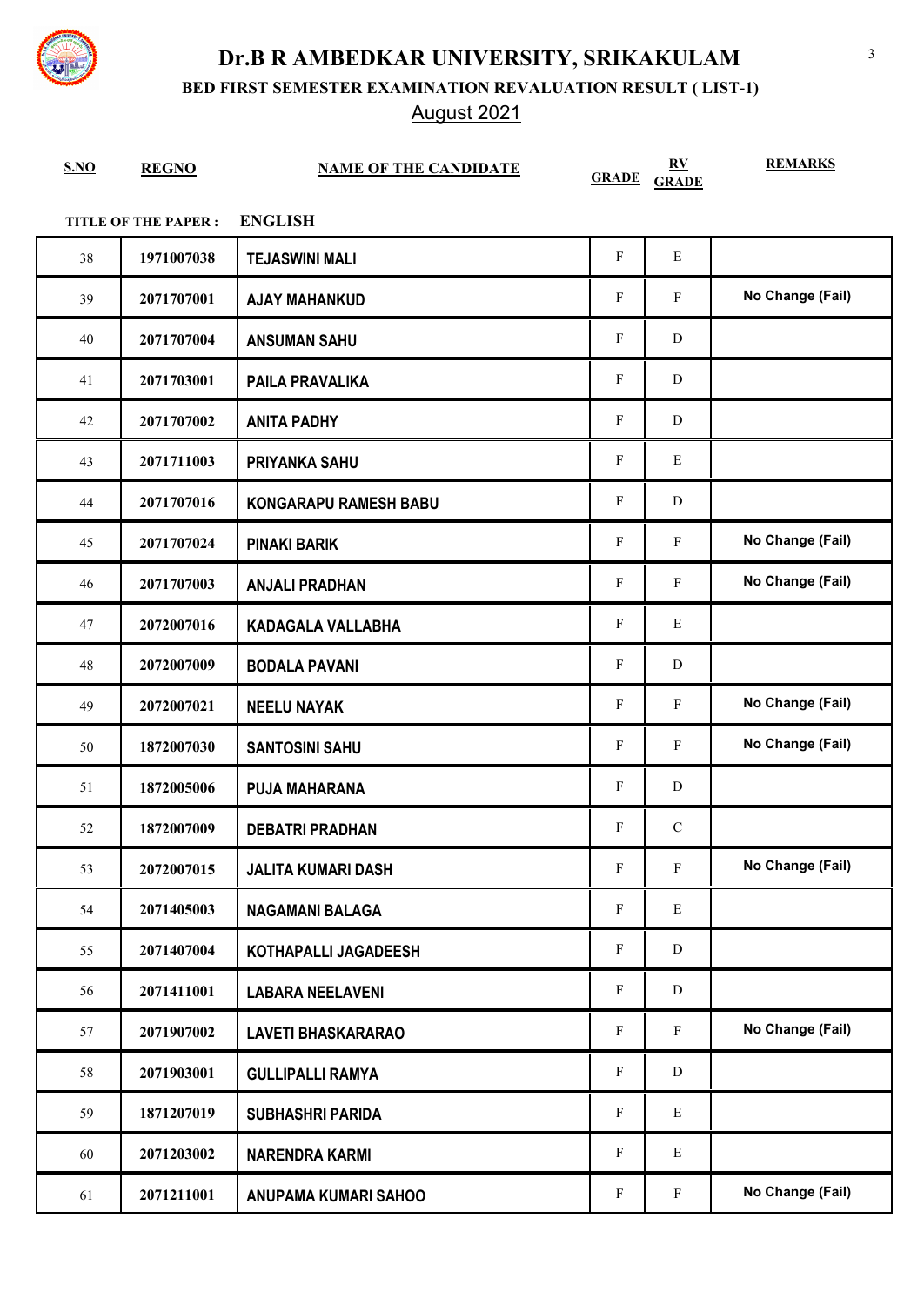

**BED FIRST SEMESTER EXAMINATION REVALUATION RESULT ( LIST-1)**

August 2021

| S.NO | <b>REGNO</b>               | <b>NAME OF THE CANDIDATE</b> | <b>GRADE</b> | $\mathbf{R} \mathbf{V}$<br><b>GRADE</b> | <b>REMARKS</b>   |
|------|----------------------------|------------------------------|--------------|-----------------------------------------|------------------|
|      | <b>TITLE OF THE PAPER:</b> | <b>ENGLISH</b>               |              |                                         |                  |
| 62   | 2071805002                 | <b>G DEVAKI</b>              | $\mathbf F$  | F                                       | No Change (Fail) |
| 63   | 2071807015                 | <b>S MEENA REDDY</b>         | F            | E                                       |                  |
| 64   | 1971805009                 | HANUMANTHU CHANDANA          | $\mathbf{F}$ | D                                       |                  |
| 65   | 2071807014                 | <b>RONANKI SUDHARANI</b>     | $\mathbf F$  | $\mathbf{F}$                            | No Change (Fail) |
| 66   | 2071803007                 | <b>PABITRA KUMAR SAHOO</b>   | F            | E                                       |                  |
| 67   | 2070605003                 | <b>BISOYI LAXMI</b>          | F            | D                                       |                  |
| 68   | 2070605004                 | <b>CHINTADA ALEKHYA</b>      | $\mathbf{F}$ | D                                       |                  |
| 69   | 2070605009                 | <b>SARIPALLI KALPANA</b>     | ${\bf F}$    | ${\bf E}$                               |                  |
| 70   | 2070607003                 | <b>CHARANDAS SAMPATHIRAO</b> | $\mathbf F$  | $\mathbf E$                             |                  |
| 71   | 2070607007                 | <b>NALLA NEELAVENI</b>       | F            | E                                       |                  |
| 72   | 1872007027                 | <b>RENUKA MAHARANA</b>       | $\mathbf{F}$ | E                                       |                  |
| 73   | 2070611001                 | <b>BONDU MARTHA</b>          | F            | D                                       |                  |

#### **TITLE OF THE PAPER : ICT for Enriching Teaching and Learning**

| 1              | 2071003005 | <b>SABBI KAVYA</b>          | F            | D            |                  |
|----------------|------------|-----------------------------|--------------|--------------|------------------|
| 2              | 2071007012 | <b>PRIYANKA PANI</b>        | $\mathbf{F}$ | E            |                  |
| 3              | 2071501007 | <b>GUSIRI SUNITHA</b>       | $\mathbf F$  | ${\bf F}$    | No Change (Fail) |
| $\overline{4}$ | 2071501019 | NEYYALA VASANTHA RAO        | $\mathbf{F}$ | D            |                  |
| 5              | 2070401006 | <b>GANDREDDI PRASANNA</b>   | $\mathbf{F}$ | F            | No Change (Fail) |
| 6              | 2071807005 | <b>KANAKAPRAVA BISWAL</b>   | $\mathbf{F}$ | F            | No Change (Fail) |
| $\tau$         | 2070208006 | <b>SAVARA CHINNARAYUDU</b>  | $\mathbf{F}$ | $\mathbf{F}$ | No Change (Fail) |
| 8              | 2071702006 | <b>MADHUSMITA PATTANAIK</b> | $\mathbf{F}$ | F            | No Change (Fail) |
| 9              | 2072007016 | KADAGALA VALLABHA           | $\mathbf{F}$ | F            | No Change (Fail) |
| 10             | 2072007009 | <b>BODALA PAVANI</b>        | $\mathbf{F}$ | E            |                  |
| 11             | 2072001021 | <b>SOUMYA RANJAN NAYAK</b>  | $\mathbf{F}$ | D            |                  |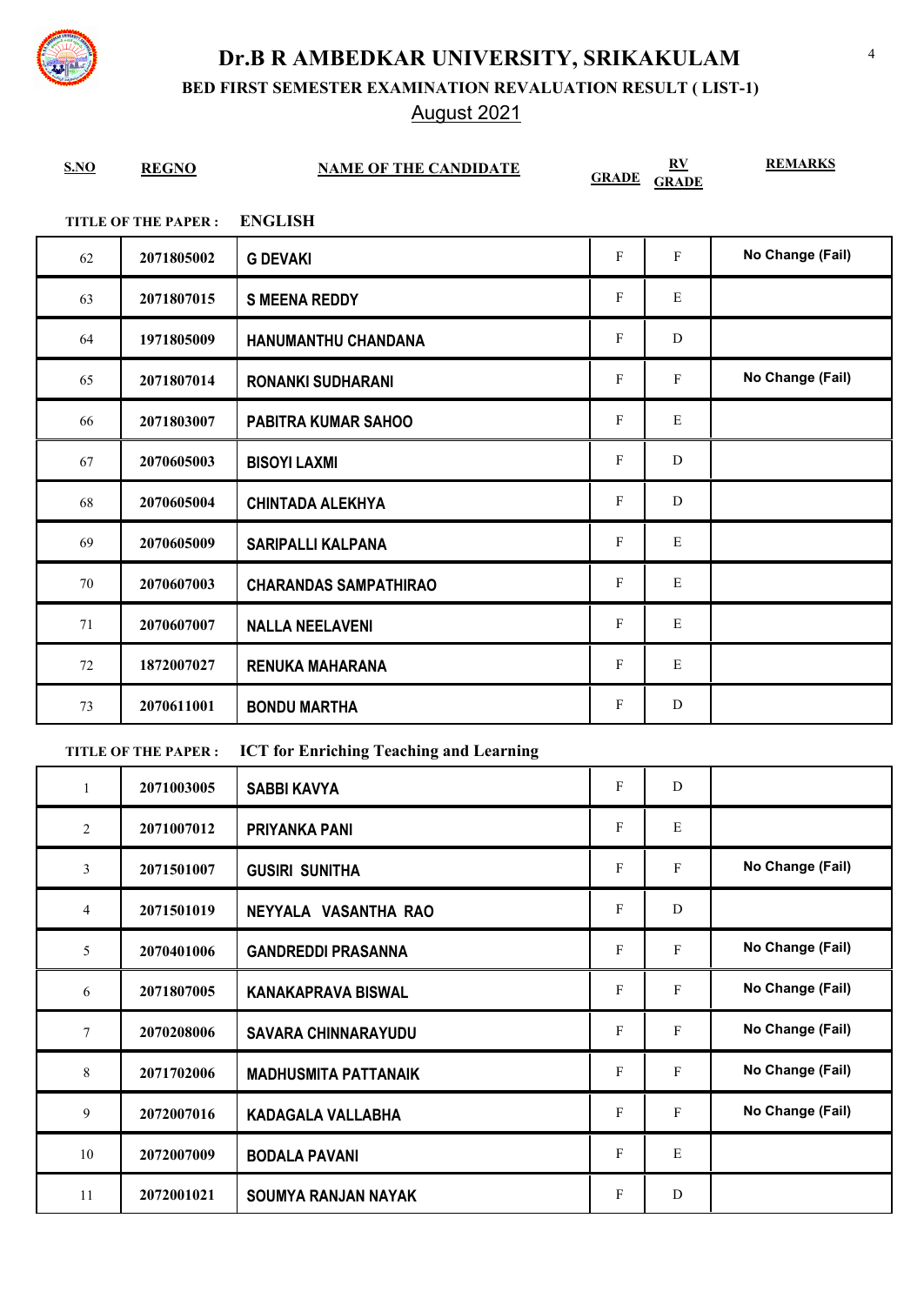**BED FIRST SEMESTER EXAMINATION REVALUATION RESULT ( LIST-1)**

## August 2021

| S.NO         | <b>REGNO</b>               | <b>NAME OF THE CANDIDATE</b>                   | <b>GRADE</b> | $\bf{RV}$<br><b>GRADE</b> | <b>REMARKS</b>   |
|--------------|----------------------------|------------------------------------------------|--------------|---------------------------|------------------|
|              | <b>TITLE OF THE PAPER:</b> | <b>ICT for Enriching Teaching and Learning</b> |              |                           |                  |
| 12           | 2071401002                 | <b>KONDRU BHULAKSHMI</b>                       | $\mathbf{F}$ | D                         |                  |
| 13           | 2071401004                 | LANKA KAMESWARA LAKSHMI SRIVIDYA               | $\mathbf{F}$ | $\mathbf{F}$              | No Change (Fail) |
| 14           | 2071403005                 | <b>NALLANA BINDU MADHAVI</b>                   | $\mathbf F$  | $\mathbf E$               |                  |
| 15           | 2071908010                 | UPPALA BALAMURALI KRISHNASAI                   | F            | E                         |                  |
| 16           | 2071207001                 | <b>D HARIPRIYA</b>                             | $\mathbf F$  | $\mathbf E$               |                  |
| 17           | 2071207010                 | <b>PINKI MAHANAND</b>                          | $\mathbf{F}$ | E                         |                  |
| 18           | 2071207013                 | PRIYATAMA BHOI                                 | $\mathbf{F}$ | D                         |                  |
| 19           | 2071807015                 | <b>S MEENA REDDY</b>                           | F            | D                         |                  |
| 20           | 2070605004                 | <b>CHINTADA ALEKHYA</b>                        | F            | D                         |                  |
|              | <b>TITLE OF THE PAPER:</b> | <b>MATHEMATICS</b>                             |              |                           |                  |
| $\mathbf{1}$ | 2070401009                 | <b>KARIMAJJI KESAVARAO</b>                     | $\mathbf F$  | $\mathbf{F}$              | No Change (Fail) |
| 2            | 2070402003                 | <b>PANDI GOUDA</b>                             | F            | D                         |                  |
|              |                            |                                                |              |                           |                  |

|   | 2070402004 | <b>PAPUN KUMAR BISOYI</b> | F | D |                  |
|---|------------|---------------------------|---|---|------------------|
|   | 1670701004 | <b>NILAKANTHA GOUDA</b>   | F | D |                  |
|   | 2071201007 | <b>SUBHAM DWIBEDY</b>     | F | F | No Change (Fail) |
| 6 | 2071203002 | NARENDRA KARMI            | F | F | No Change (Fail) |

#### **TITLE OF THE PAPER : Perspectives in Child Development**

|                | 2070608002 | <b>JANNI JAYASRI</b>      | F | D |                  |
|----------------|------------|---------------------------|---|---|------------------|
| $\overline{2}$ | 2071007015 | <b>RESHMA KIRO</b>        | F | D |                  |
| 3              | 2071007010 | <b>LAXMIKANTA PALAKA</b>  | F | D |                  |
| 4              | 2072001019 | <b>SANDHYA RANI SWAIN</b> | F | D |                  |
| 5              | 2070407006 | <b>S LIPSA DORA</b>       | F | F | No Change (Fail) |
| 6              | 2070402004 | <b>PAPUN KUMAR BISOYI</b> | F | F | No Change (Fail) |
| 7              | 2071507005 | <b>BISOYI BALESWARA</b>   | F | D |                  |

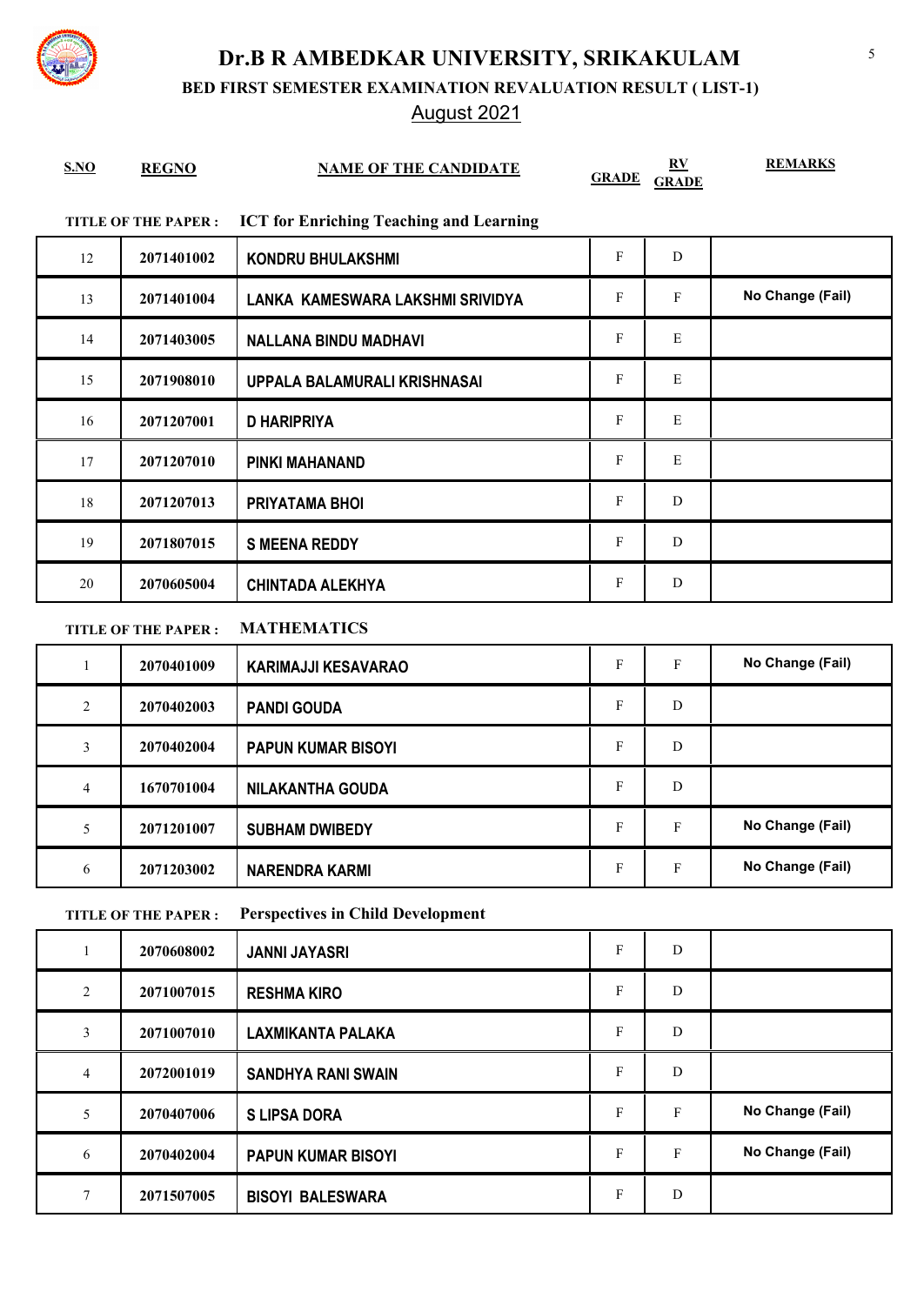**BED FIRST SEMESTER EXAMINATION REVALUATION RESULT ( LIST-1)**

## August 2021

| S.NO   | <b>REGNO</b>               | <b>NAME OF THE CANDIDATE</b>             |             | $\underline{\mathbf{R}}\underline{\mathbf{V}}$<br><b>GRADE GRADE</b> | <b>REMARKS</b>   |
|--------|----------------------------|------------------------------------------|-------------|----------------------------------------------------------------------|------------------|
|        | <b>TITLE OF THE PAPER:</b> | <b>Perspectives in Child Development</b> |             |                                                                      |                  |
| 8      | 2071807005                 | <b>KANAKAPRAVA BISWAL</b>                | $\mathbf F$ | $\mathbf E$                                                          |                  |
| 9      | 2071701014                 | <b>SATYAJIT SAHOO</b>                    | ${\bf F}$   | ${\bf D}$                                                            |                  |
| $10\,$ | 2071702002                 | <b>ARCHANA SAHU</b>                      | $\mathbf F$ | ${\bf D}$                                                            |                  |
| 11     | 2071707031                 | <b>SULATA BEHERA</b>                     | ${\bf F}$   | ${\bf D}$                                                            |                  |
| 12     | 2071707024                 | <b>PINAKI BARIK</b>                      | ${\bf F}$   | ${\bf D}$                                                            |                  |
| 13     | 2072007016                 | <b>KADAGALA VALLABHA</b>                 | ${\bf F}$   | ${\bf E}$                                                            |                  |
| 14     | 2072006002                 | <b>HAIMAVATHI DOMPADA</b>                | ${\bf F}$   | ${\bf E}$                                                            |                  |
| 15     | 2072007001                 | <b>ANIL KUMAR NAHAK</b>                  | ${\bf F}$   | ${\bf D}$                                                            |                  |
| 16     | 2071402003                 | <b>SANA RAVI KUMAR</b>                   | ${\bf F}$   | ${\bf E}$                                                            |                  |
| $17\,$ | 2071905002                 | HARSHAVARDHANKUMAR ALIKANA               | ${\bf F}$   | D                                                                    |                  |
| $18\,$ | 2071203002                 | <b>NARENDRA KARMI</b>                    | ${\bf F}$   | D                                                                    |                  |
| 19     | 2071204001                 | <b>PATTA NIRMALA</b>                     | $\mathbf F$ | D                                                                    |                  |
| $20\,$ | 2071207010                 | <b>PINKI MAHANAND</b>                    | $\mathbf F$ | $\mathbf F$                                                          | No Change (Fail) |
| 21     | 2071211001                 | ANUPAMA KUMARI SAHOO                     | ${\bf F}$   | E                                                                    |                  |
| 22     | 2071805002                 | <b>G DEVAKI</b>                          | ${\bf F}$   | D                                                                    |                  |
| 23     | 2071807015                 | <b>S MEENA REDDY</b>                     | ${\bf F}$   | Ε                                                                    |                  |
|        | TITLE OF THE PAPER $\cdot$ | Philosonhical Foundations of Education   |             |                                                                      |                  |

**TITLE OF THE PAPER : Philosophical Foundations of Education**

|   | 2071501006 | <b>BHAGYALAKSHMI</b><br><b>GOUDO</b> | F | F | No Change (Fail) |
|---|------------|--------------------------------------|---|---|------------------|
| 2 | 2070402003 | <b>PANDI GOUDA</b>                   | F | F | No Change (Fail) |
| 3 | 2072007016 | <b>KADAGALA VALLABHA</b>             | F | F | No Change (Fail) |
| 4 | 2072007009 | <b>BODALA PAVANI</b>                 | F | E |                  |
| 5 | 2072007015 | <b>JALITA KUMARI DASH</b>            | F | D |                  |
| 6 | 2071207010 | PINKI MAHANAND                       | F | F | No Change (Fail) |

**TITLE OF THE PAPER : PHYSICAL SCIENCE**

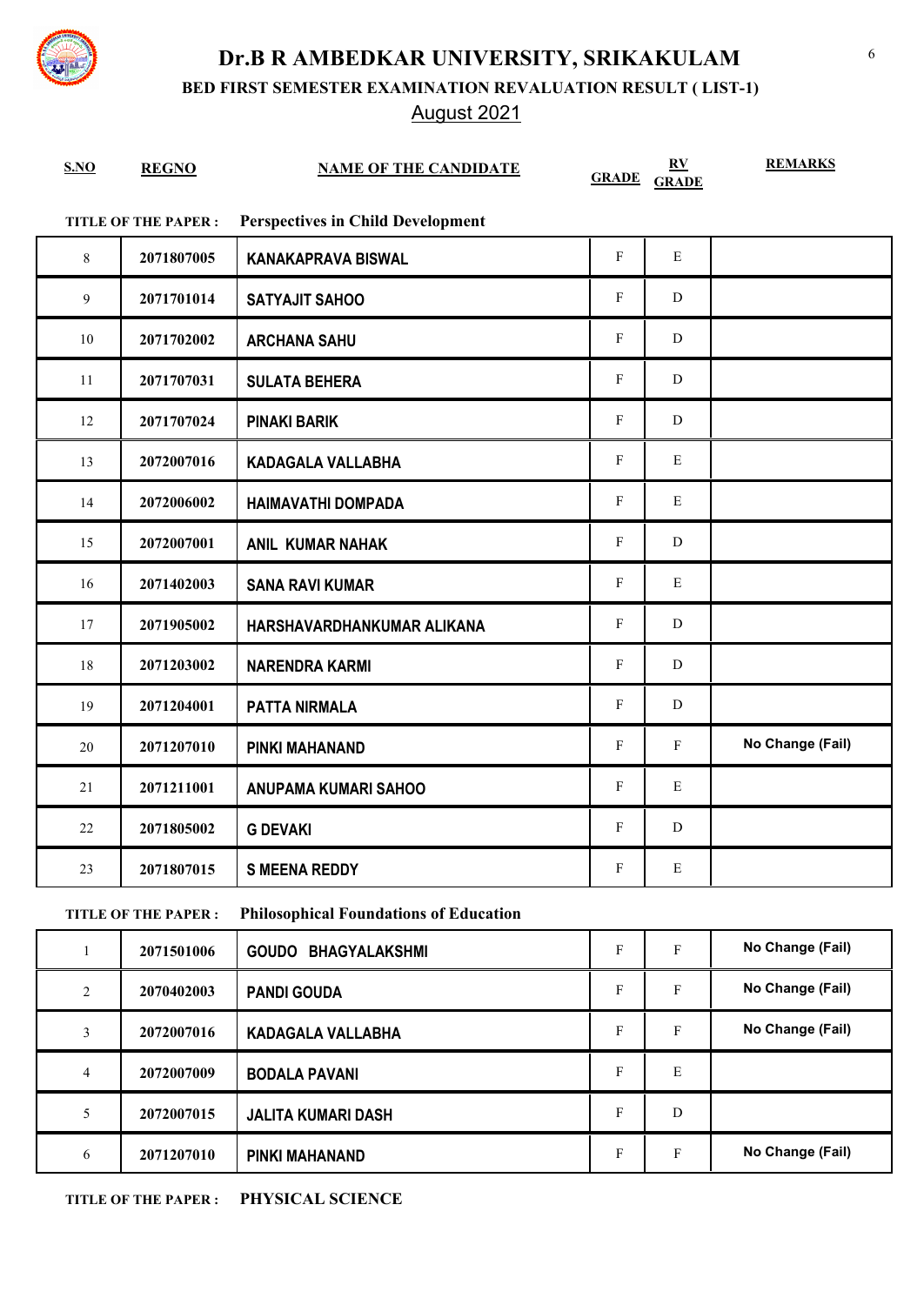

**BED FIRST SEMESTER EXAMINATION REVALUATION RESULT ( LIST-1)**

### August 2021

| S.NO | <b>REGNO</b>               | <b>NAME OF THE CANDIDATE</b>   | <b>GRADE</b>              | $\underline{\mathbf{R}}\underline{\mathbf{V}}$<br><b>GRADE</b> | <b>REMARKS</b>   |
|------|----------------------------|--------------------------------|---------------------------|----------------------------------------------------------------|------------------|
|      | <b>TITLE OF THE PAPER:</b> | PHYSICAL SCIENCE               |                           |                                                                |                  |
| 1    | 2071501004                 | <b>DEBASIS SAMAL</b>           | $\mathbf{F}$              | E                                                              |                  |
| 2    | 2071502002                 | <b>BISWAJIT SAHOO</b>          | F                         | Е                                                              |                  |
| 3    | 1971001010                 | <b>KRUSHNA CHANDRA PATRO</b>   | F                         | F                                                              | No Change (Fail) |
| 4    | 2071001013                 | <b>MALLESWARARAO KORRAI</b>    | $\mathbf F$               | ${\bf F}$                                                      | No Change (Fail) |
| 5    | 2071001008                 | <b>DUMMU SATEESH</b>           | $\mathbf F$               | F                                                              | No Change (Fail) |
| 6    | 2071012001                 | <b>PALLABI BEHERA</b>          | F                         | D                                                              |                  |
| 7    | 2071001005                 | <b>CHALAPAKULA SIVAJI</b>      | F                         | ${\bf F}$                                                      | No Change (Fail) |
| 8    | 2071502006                 | KUMMARI RADHAMMA               | $\mathbf F$               | D                                                              |                  |
| 9    | 2070401009                 | <b>KARIMAJJI KESAVARAO</b>     | F                         | F                                                              | No Change (Fail) |
| 10   | 2070402004                 | <b>PAPUN KUMAR BISOYI</b>      | $\mathbf F$               | E                                                              |                  |
| 11   | 1871801017                 | <b>SOUMYA RANJAN MOHANTY</b>   | F                         | F                                                              | No Change (Fail) |
| 12   | 1970913002                 | <b>PAILA HARIKIRAN</b>         | F                         | ${\bf F}$                                                      | No Change (Fail) |
| 13   | 2070901028                 | <b>UMAPATHI KOLLA</b>          | $\mathbf F$               | ${\bf F}$                                                      | No Change (Fail) |
| 14   | 1971712010                 | <b>NARENDRA KUMAR NAYAK</b>    | F                         | ${\bf F}$                                                      | No Change (Fail) |
| 15   | 1971702009                 | <b>CHANDAN BEHERA</b>          | F                         | F                                                              | No Change (Fail) |
| 16   | 1872013001                 | <b>MONIKA RANI DEVI</b>        | $\boldsymbol{\mathrm{F}}$ | ${\bf E}$                                                      |                  |
| 17   | 2071402004                 | <b>TANGI RAMESH</b>            | $\mathbf F$               | Е                                                              |                  |
| 18   | 2070602007                 | <b>VOMARAVELLI SIVAPRAKASH</b> | F                         | D                                                              |                  |

#### **TITLE OF THE PAPER : SOCIAL SCIENCE**

|   | 2071007012 | <b>PRIYANKA PANI</b>          | Е | E |                  |
|---|------------|-------------------------------|---|---|------------------|
| 2 | 1872007040 | <b>SWAGATIKA BEHERA</b>       | F | F | No Change (Fail) |
|   | 1872007021 | <b>MOUNABATI PANDA</b>        | Е | E |                  |
| 4 | 2071908009 | <b>SAMANTULA SATYAM NAIDU</b> | F | E |                  |
|   | 2071207013 | PRIYATAMA BHOI                | Е | D |                  |